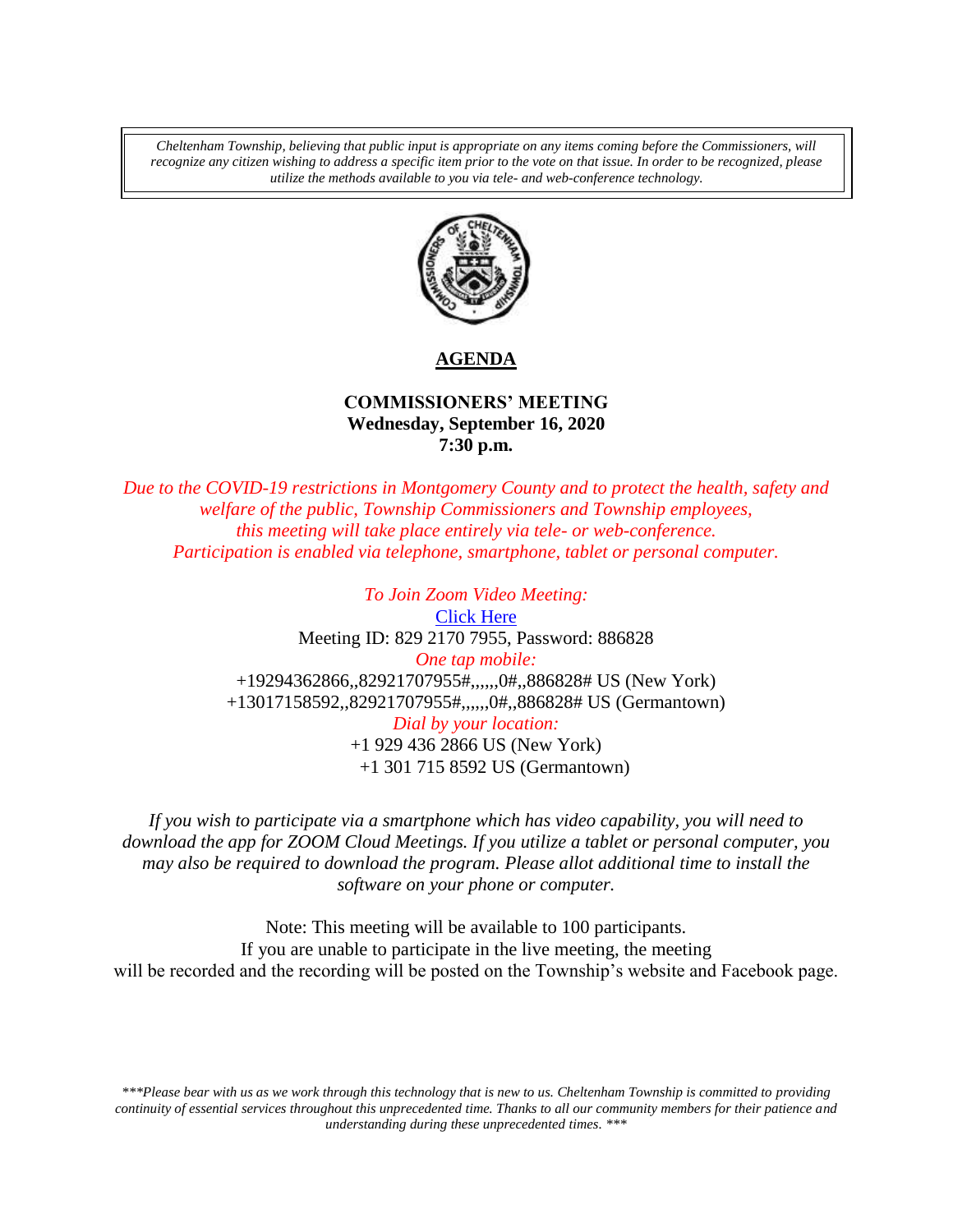*Cheltenham Township, believing that public input is appropriate on any items coming before the Commissioners, will recognize any citizen wishing to address a specific item prior to the vote on that issue. In order to be recognized, please raise your hand.*



# **AGENDA**

### **COMMISSIONERS' MEETING Wednesday, September 16, 2020 7:30 p.m. | Via Zoom Web Conference**

- 1. Pledge of Allegiance
- 2. Roll Call
- 3. Approval of the Board of Commissioners' Regular Meeting Minutes dated August 19, 2020 and the Minutes of the Special Meeting of the Board of Commissioners dated September 2, 2020.
- 4. Acceptance of the Executive Summary Financial Report of the Manager/Secretary for the month of August 2020.
- 5. Acceptance of the Accounts Paid Report for the month of August 2020.
- 6. Consider approval of the recommendations of the Public Works Committee and acceptance of its Regular Meeting Minutes dated September 2, 2020.
	- a. Approval of the 2020-2021 Abington Deer Management Program, as presented, including the parcel of open space now owned by the Township that borders Ashbourne Meadows on two sides of their property (34.08 acres).
	- b. Approval to table discussion on entering into a 9-Year Master Casting Agreement with PennDOT for the period between October 1, 2020 and September 30, 2029, with price adjustments in 2023 and 2026.
	- c. Adoption of a **Resolution** requesting a six-month extension for the Recycling Contract with J.P. Mascaro through the Montgomery County Consortium.
	- d. Adoption of a **Resolution** granting conditional approval for CTDA #20-03, Land Development/Lot Consolidation for 315 and 319 West Glenside Avenue, Glenside, PA 19038 to consolidate 315  $\&$  319 West Glenside Avenue into one (1) lot, demolish an existing singlefamily detached dwelling at 315 West Glenside Avenue and construction of a parking area and stormwater management on the property.
	- e. Adoption of a **Resolution** authorizing Township staff to execute and submit an "Application for Traffic Signal Approval" (PennDOT Form TE-160) to facilitate improvements at the intersection of Easton Road and Waverly Road for the Wawa Land Development.
- 7. Consider approval of the recommendations of the Building and Zoning Committee and acceptance of its Regular Meeting Minutes dated September 2, 2020.
	- a. Authorize advertisement of a public hearing to be held during the regularly-scheduled meeting of the Board of Commissioners on November 18, 2020, to consider any and all public comment and consider adoption of an Ordinance amending Chapter 260, entitled, Subdivision and Land Development, to allow for new definitions of Arborist, Mature and Street Trees, and Revisions to the Preserve and Replacement of Trees.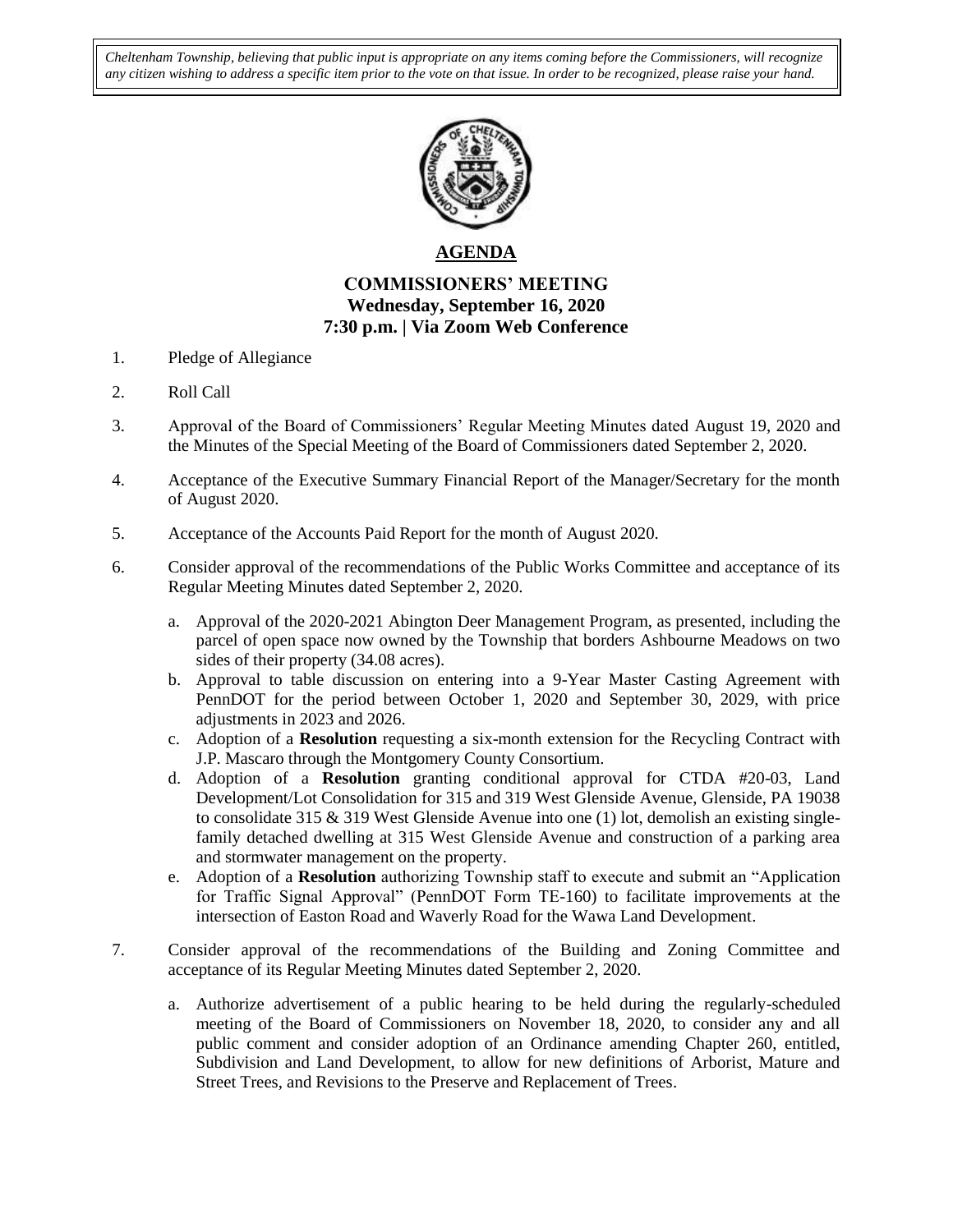- 8. Consider approval of the recommendations of the Public Safety Committee and acceptance of its Regular Meeting Minutes dated September 9, 2020.
	- a. Adoption of an Ordinance amending Chapter 285, Vehicles and Traffic, Section 285-43, Street and Parking Regulations, of the Cheltenham Township Code to extend the truck prohibition on Chelten Hills Drive from Heacock Lane to Old York Road to Church Road to Old York Road (see attached).
	- b. Approval of Policy Directive No. 79 regarding Body-Worn Cameras on Cheltenham Township Police Officers, conditioned upon review by the Township Solicitor, Labor Attorney and Cheltenham Township Police Association Attorney.
- 9. Consider approval of the recommendations of the Public Affairs Committee and acceptance of its Regular Meeting Minutes dated September 9, 2020.
	- a. Authorization to present a Resolution to Dorothy (Dot) Sutton honoring her upon the occasion of her retirement after more than 32 years of dedicated service to the Cheltenham Township Library System at a future Board of Commissioners meeting.
	- b. Termination of the contract with Terry Fedorchak as Interim Manager and Secretary with the Board's thanks as of September 7, 2020.
	- a. Authorization to present a Community Service Award recognizing the Korean-America Association of Greater Philadelphia for its donation of 2,000 masks and for hosting a Census event at More Shopping Center on September 15, 2020 from noon to 3 p.m.
	- b. Approval to place the Substance Abuse and Mental Health Resource List on the Township website.
- 10. Consider approval of the recommendations of the Finance Committee and acceptance of its Regular Meeting Minutes dated September 9, 2020.
	- a. Authorization to move the October 6, 2020 and October 28, 2020 Budget Workshop meetings to Curtis Hall to permit those attending in person to better distance themselves in accordance with recommended practices and authorize advertisement thereof.
- 11. Old Business
- 12. New Business
	- a. 2020 Citizen Committee Appointment.
	- b. Approval of Cheltenham Township Coronavirus Employee Policy dated September 9, 2020.
	- c. Authorization for staff to develop and distribute a Request for Proposals to hire Counsel to represent the Township in employee labor matters.
	- d. Authorization for staff to develop and distribute a Request for Proposals to hire a consultant to serve as the Township Engineer.
- 13. Citizens' Forum
- 14. Adjournment

 $\mathscr{A}$ 

Robert Zienkowski Township Manager

\* A copy of the full text of the proposed Ordinance(s) is available on the Township website: *www.CheltenhamTownship.org > Document Center > Ordinances and Resolutions > Ordinances Under Consideration.* Copies of adopted Resolutions and Ordinances may be found at: *www.CheltenhamTownship.org > Document Center > Ordinances and Resolutions.* The full text of the Cheltenham Township Codified Ordinances is available online: *<http://ecode360.com/CH1316?needHash=true>*.